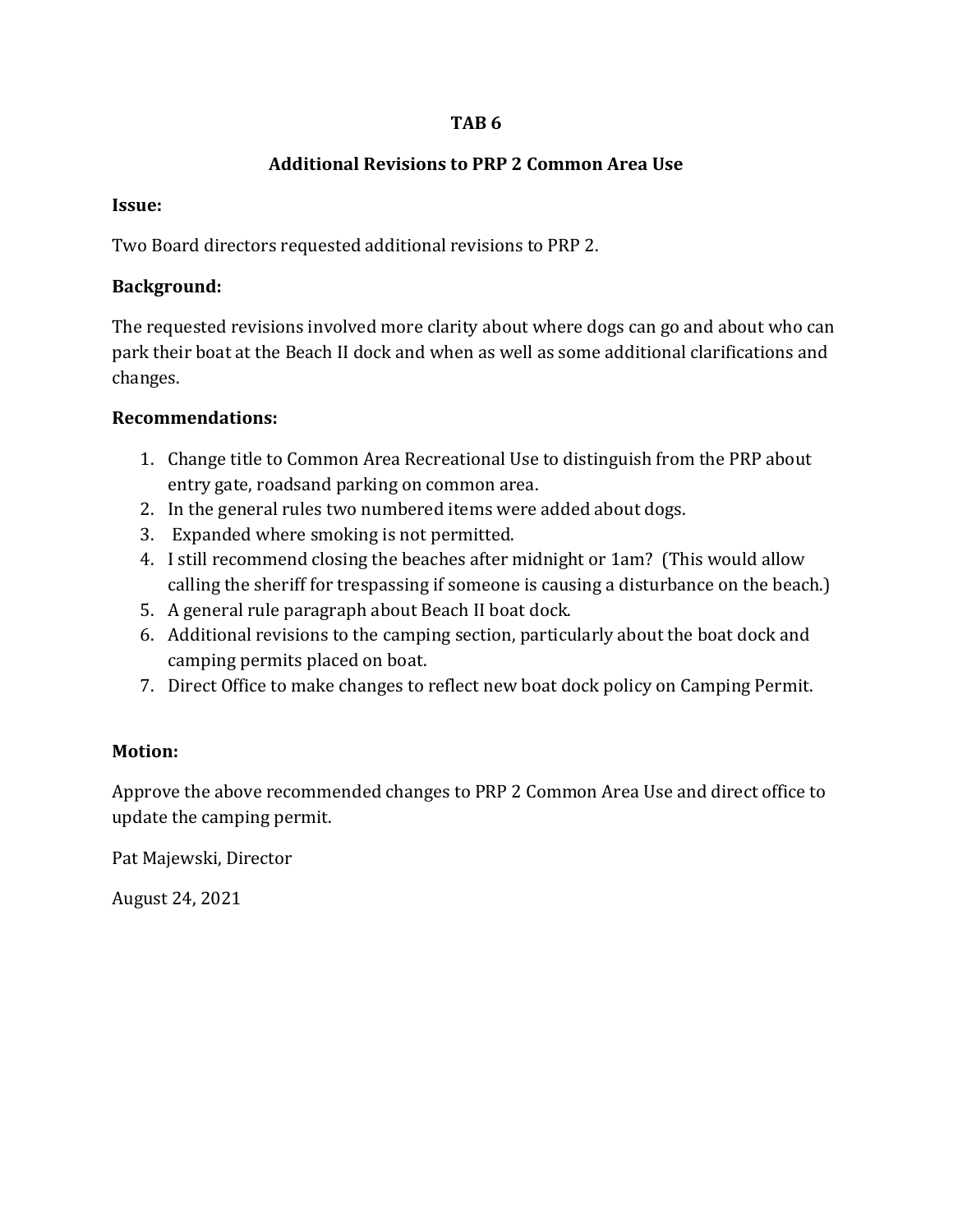Lake Holiday

# **POLICIES, RULES, AND PROCEDURES PRP NO. 2**

# **Common Area Recreational Use**

**Revised and**

**Approved by the Board of Directors**

**Date: July 6, 2021**

Page **1** of **8** PRP No. 2 Common Area Use V9 2021.07.06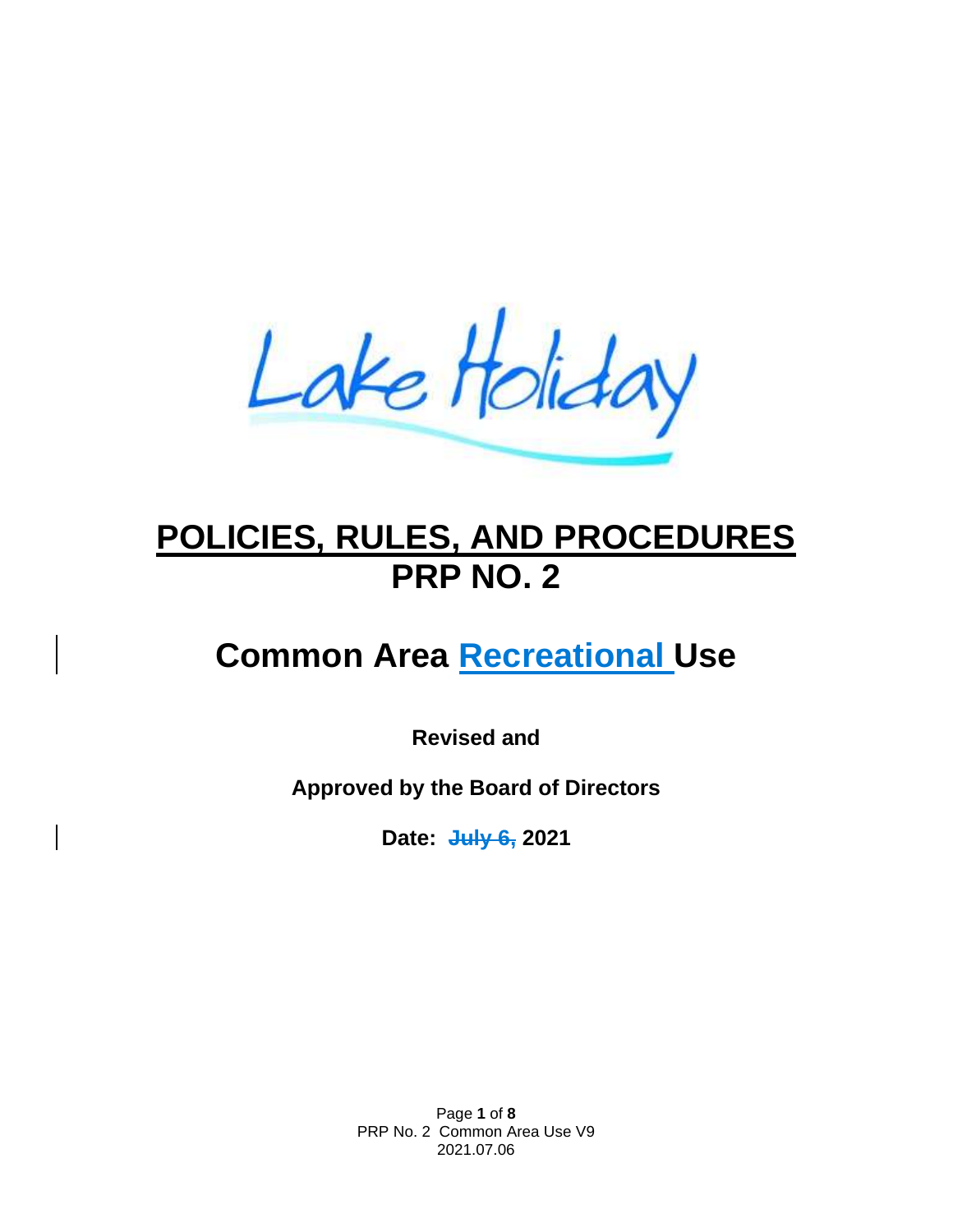# **Table of Contents**

| SECTION B. LAKE SWIMMING & PICNICKING GUIDELINES 4                  |  |  |  |  |
|---------------------------------------------------------------------|--|--|--|--|
|                                                                     |  |  |  |  |
| SECTION D. AUTHORIZED VENDOR RULES AND GUIDELINES 665               |  |  |  |  |
| SECTION E. COUNTRY CLUB PARK USE AND GUIDELINES 6                   |  |  |  |  |
|                                                                     |  |  |  |  |
| <b>{Add Section F Dog Park Rules and Regulations above Revision</b> |  |  |  |  |
| History and check page numbers}                                     |  |  |  |  |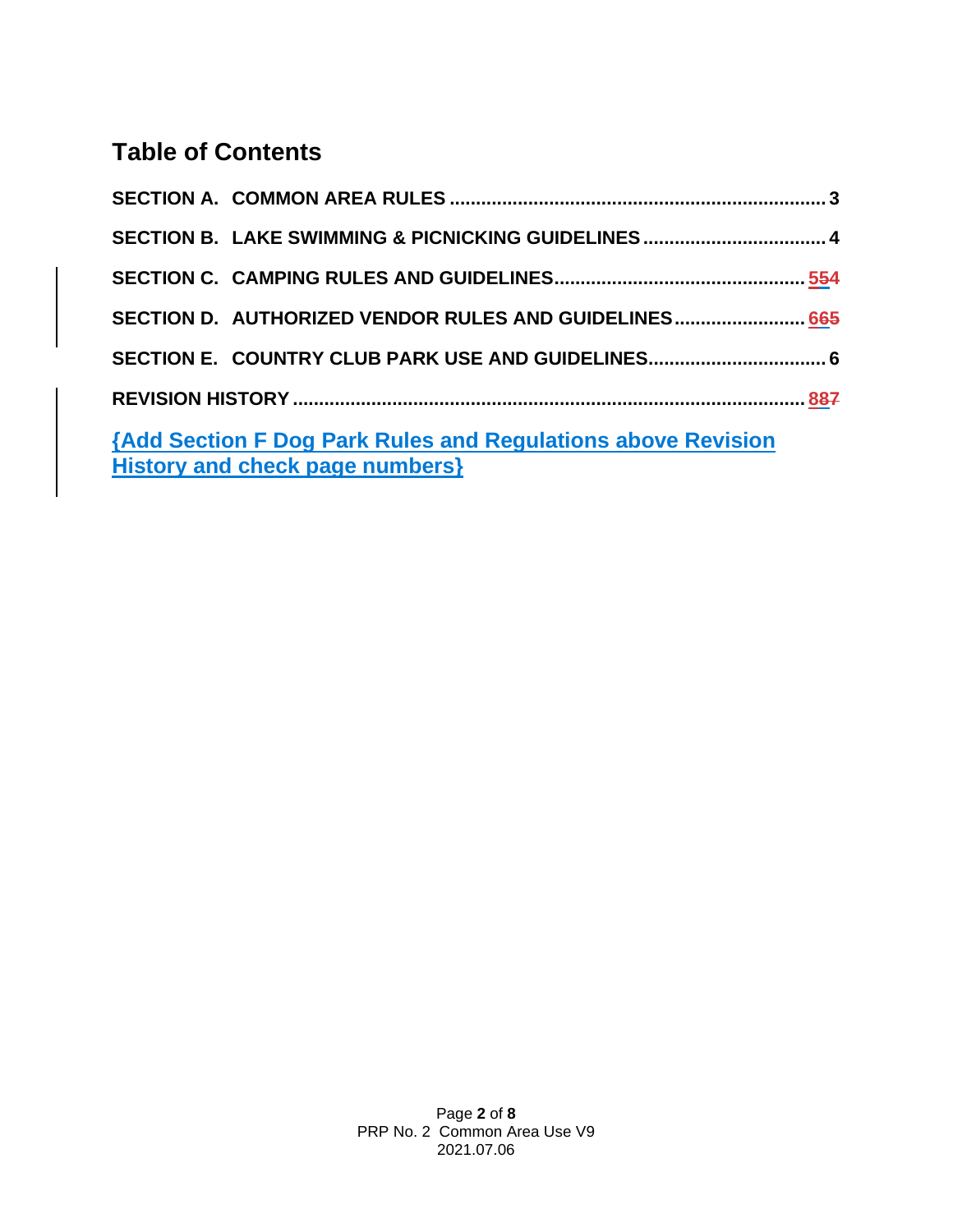# **PRP NO. 2 COMMON AREA RECREATIONAL USE**

The common area recreational amenities consist of the lake, beaches, picnic areas, camping areas, volleyball, tennis, and basketball courts, playground, marina and boat ramp, baseball field, Country Club Park (former golf course property), which has a dog park, disc golf course, gravel walking trails, horseshoe pits and bocce ball court, the Southside Nature Preserve, a forested undeveloped green space with hiking trails on the southwest side of the community, the property along Redland Road between the bus stop and community entrance which includes the boat & RV storage areas, community garden and clubhouse.

All common area amenities are for the use and enjoyment of association members in good standing**. A property owner or resident must be present with guests at all times.**

It is the member's responsibility to keep their family and guests safe when using the recreational facilities. Children under the age of 12 should be accompanied and supervised by an adult (age 18+) at all times.

**Call 911 in case of an emergency. There are two AEDs (automated external defibrillator) in the community. One is mounted on the wall on the lower level of the clubhouse near the snack shop. The other is at the gatehouse.**

**Violations of PRP No. 2 may be reported by any member to administrative office staff for appropriate action.** 

#### <span id="page-3-0"></span>**SECTION A. COMMON AREA RULES**

- 1. No alcoholic beverages are permitted on the beaches or at the marina.
- 2. Parking permitted in approved areas only, which includes but are not limited to: clubhouse parking lot, bus stop, Country Club Park, and parking areas at beach locations.
- 3. No open fires are allowed. Use of cooking grills while in the marina area is prohibited.
- 4. Do not feed the waterfowl or wildlife including deer and bears.
- 5. No glass containers permitted on any beach area.
- 6. Quiet time begins at 9:00 pm and continues until 6:00 am daily. "Quiet time" is defined as the period of time when excessive noise is prohibited. In general this includes music, loud voices and the operation of any mechanical equipment. Please see Frederick County Code Chapter 118. Noise for further details, definitions, and enforcement. Call the Sheriff's Department to report noise disturbances.
- 7. No dogs or other pets shall be permitted to run at large. A dog is considered running at large if roaming or running off the property of its owner and not under the owner's immediate control. Each pet owner shall comply with all requirements of law applicable to their pet including licensing, rabies vaccination and all laws regarding dangerous and vicious dogs. See Frederick County Ordinance Chapter 48. Animals and Fowl.
- 7.8.Dogs are permitted on Beach III, the Dog Park, and on the walking trails in Country Club Park. Dogs are NOT permitted on Beach I and II, picnic areas, sports fields/courts, and playgrounds. Dogs are only allowed in the lake in no-wake areas and should have on a life vest. Pet owners shall be responsible for the removal of their pet's droppings. Documented certified service dogs are permitted in all common areas accompanied by their disabled owners. No other service pets are permitted.

Page **3** of **8** PRP No. 2 Common Area Use V9 2021.07.06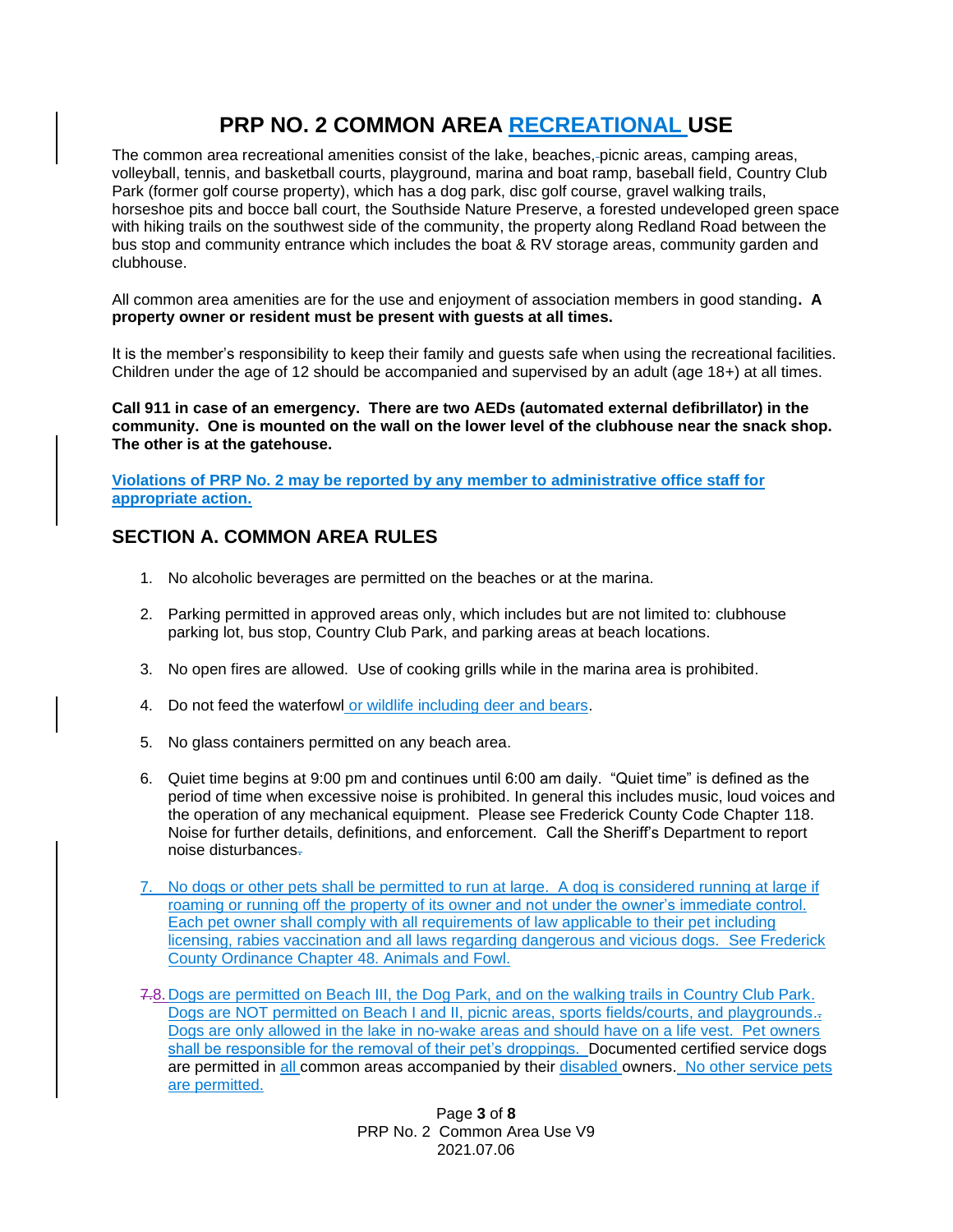- 8.9.Discharge of fireworks within the community is prohibited with exception of planned commercial public displays with prior approval of the Board of Directors.
- 9.10. Neither planting nor removal of landscaping of any kind is permitted on any common area with exception of the Community Garden and by the Garden Club. (e.g. trees, bushes, flowers, etc.)
- 10.11. Smoking is prohibited in Country Club Park which includes the walking trails, disc golf course, dog park and in the Southside Nature Preserve due to the threat of grassfires. Smoking is also prohibited on all the beaches, the picnic and playground areas.
- 11.12. Trails courtesy cyclists and runners are required to give pedestrians ahead the right-ofway. Passing is permitted only after offering a clear verbal indication of your approach, passing only when a clear, safe opportunity is presented.
- 12.13. Do not harm, trap or destroy any native wildlife, naturally occurring vegetation, or domestic animals.
- 14. No member may place permanent structures (e.g. playsets, sheds, garages) on Associationowned property/common area without prior written approval from the Board of Directors.
- 15. The boat dock at Beach II is for use primarily by campers who have rented a campsite for an overnight stay. A camping permit shall be required to be placed on the dashboard of the boat. A boat may dock overnight if the registered owner of the boat has rented the campsite, is occupying the site and has installed a camper/tent on the site. Otherwise, the dock is for brief periods of use during the day for picking up and discharging passengers. If there is no camping -permit on the boat, then staff shall be authorized to remove the boat if the owner cannot be located and/or the owner shall receive a compliance citation. If no registered campers have registered a boat to be docked overnight, then any member may rent available space at the dock for \$100 per week.
- 13.16. Violations of common area recreational use rules, including noise violations, are subject to a compliance citation.

#### <span id="page-4-0"></span>**SECTION B. LAKE SWIMMING & PICNICKING GUIDELINES**

- 1. Swimming in the lake is at the user's own risk at all times. Use caution and be aware of changing water depths in the lake as the bottom slopes downward, oftentimes close to the shore.
- 2. Use caution when making entry into the water. One should never swim alone and always use the buddy system. Weaker swimmers should stay in chest-deep water and not use flotation devices in deeper water. Non-swimmers and weak swimmers should wear U.S. Coast Guard approved personal flotation devices (PFDs) while in the water.
- 3. Children that are not toilet-trained must wear swim diapers in the water to prevent the spread of bacterial illnesses and possible closure of the beach areas.
- 4. At the first sign of lightening or thunder, exit the water and all other areas and immediately seek safe shelter indoors.
- 5. It is recommended that footwear be worn in the picnic and beach areas. All trash must be placed in appropriate refuse containers.
- 6. Please use caution and be courteous during boat launch and recovery operations at the marina.

Page **4** of **8** PRP No. 2 Common Area Use V9 2021.07.06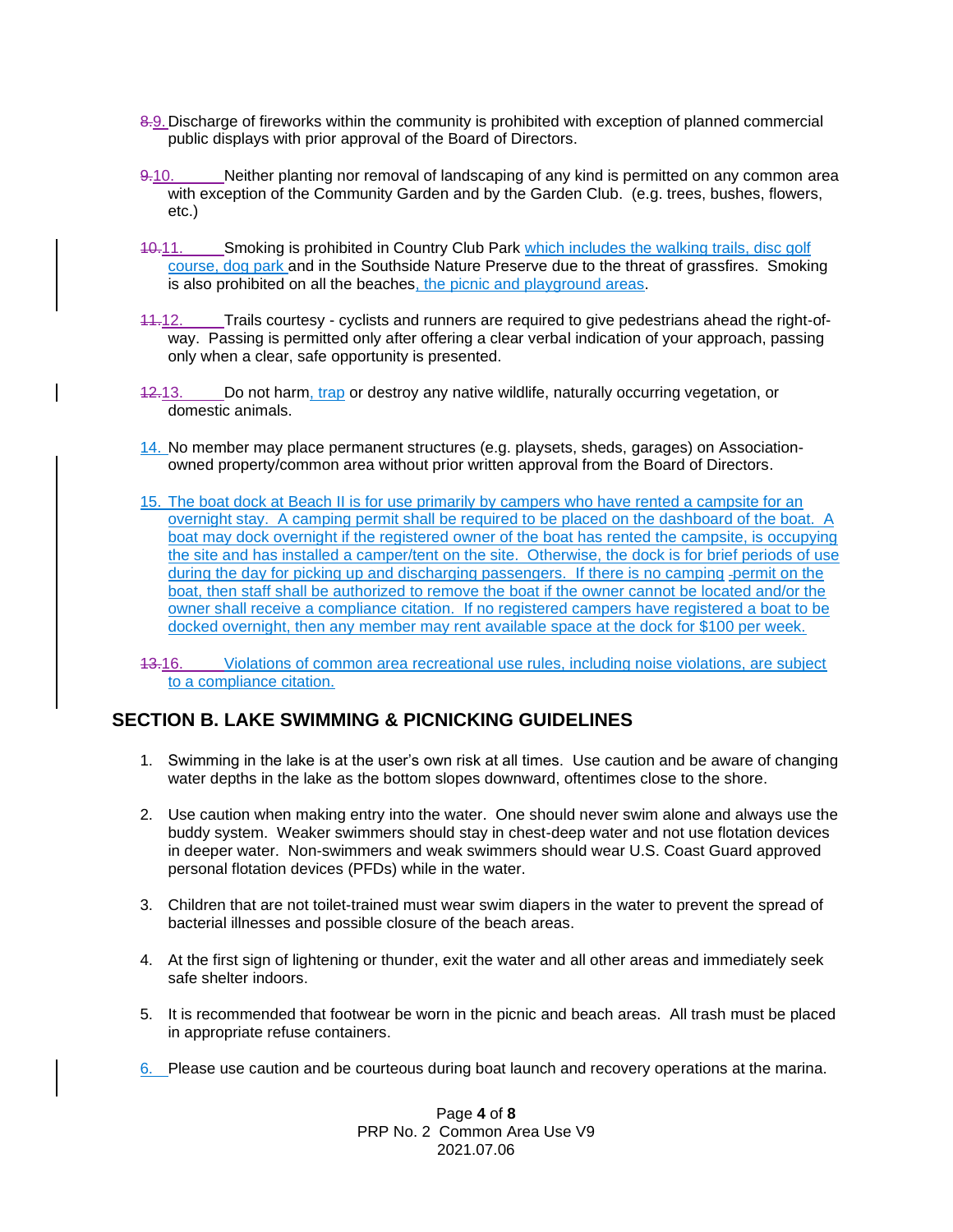- 6.7. The lake is association-owned common area. Please see PRP No. 3 Lake Use, Boating, Fishing for additional rules about recreational use of the lake.
- 7.8.The bathrooms outside the lower level of the clubhouse close during the season (Memorial Day weekend through Labor Day) at 10:00 p.m. The bathrooms are closed out-of-season. A portable toilet is available at the marina and near the camping sites and beach on the south side.
- 8.9.Tables at the picnic area are not reserved and are available on a first-come, first-served basis.
- 9-10. The picnic area may be used for group get-togethers and parties. A list of 6 or more invited non-Member guests is required at the Front Gate with the Member's reservation request form at least 48 hours before the scheduled event. The list will be posted at the gate to facilitate entry by guests.
- 40.11. All sports courts available on a first-come, first-served basis. If others are waiting to use a court, please limit your usage to one hour.

#### 11.12. **Call 911 in case of an emergency.**

#### <span id="page-5-0"></span>**SECTION C. CAMPING RULES AND GUIDELINES**

Camping is an amenity enjoyed by association members and guests at the designated area on the south side of the lake. Charcoal and gas grills are permitted and a special container is provided for the disposal of ashes and/or hot coals; however no open fires are permitted. All campers are expected to respect the danger of fire and exercise extreme caution.

Campers are responsible for following the camping rules. Campers are expected to maintain a clean and safe campground. Members must be present with their guests at all times. The guest list is limited to six (6) persons including residents and children unless specifically authorized by the Board of Directors.

- 1. All assessments and fees must be current at the time of filling out the application for use of campsites as well as when the rental of the campsite begins.
- 1.2.Campsites are rented for a minimum of one overnight stay and a maximum of two weeks (14 days).
- 2.3.No less than one week in advance, Members must provide a written request, a \$40.00 check or money order deposit, and \$5.00 per day usage fee per campsite in order to make a reservation. The \$40 deposit will be returned upon inspection of the campsite provided there were no violations of rules. Reservations will not be taken more than three (3) months in advance. You may request a specific campsite(s)<sub>-</sub>, (numbered 1 through  $9$ ). There is a 14 day required waiting period before you can rent a campsite again.
- 3.4. Camping sites are located to the right of the numbered post as you face the lake. RVs and similar vehicles must pull straight into their site.
- 4.5.A camping permit issued by the association office must be displayed on the owner's tent or RV at all times. If there is no permit or the permit has expired, all personal property on the campsite will be removed and brought to the Association office. The Member having made the reservation shall be responsible for all costs associated with disposal and/or storage of personal property left behind. All personal property must be removed from the campsite at the end of the reservation.

Page **5** of **8** PRP No. 2 Common Area Use V9 2021.07.06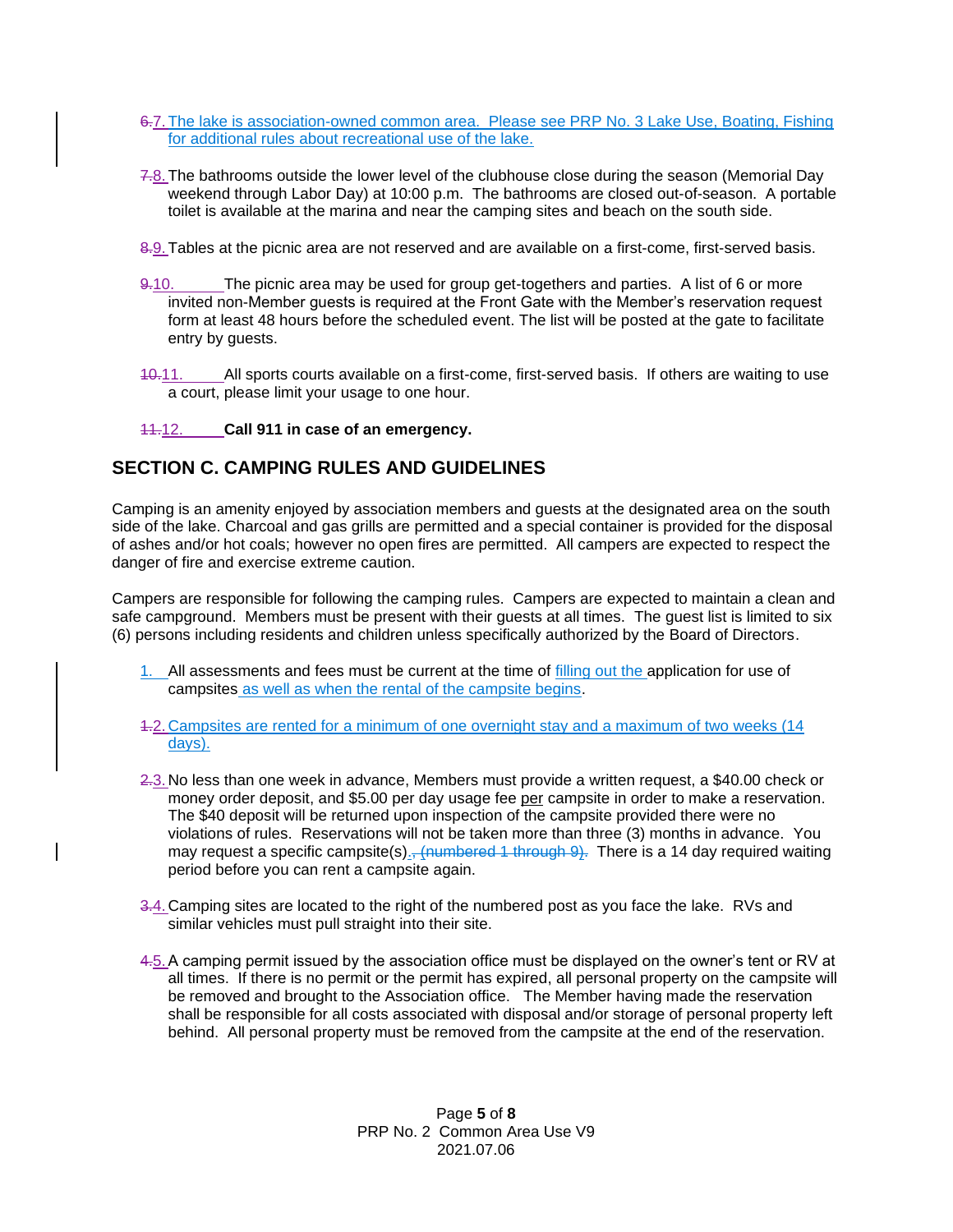- 5.6.Be respectful of others and keep your noise level down. Sound carries easily over the water. No loud music or other disruptive noise from 9:00 p.m. until 6:00 a.m. daily at the campsites or on the beach. Call the Frederick County Sheriff to report noise disturbances.
- 6.7.All refuse must be picked up and disposed of in the trash receptacles provided.
- 7.8. Boats may be docked overnight near the campsites when a dock is available and only when the owner of the boat occupies a campsite. The occupier of the campsite must notify the office when they reserve their campsite that they will be docking a boat there and the boat's LHCC registration number. A camping permit will be issued to place on the dashboard of the boat connected to the campsite. Otherwise, any overnight docked boats shall be removed and/or given a compliance citation.
- 8.9. All LHCC Boating Rules and Regulations apply (PRP-3).

#### 9.10. **Call 911 in case of an emergency.**

#### <span id="page-6-0"></span>**SECTION D. AUTHORIZED VENDOR RULES AND GUIDELINES**

- 1. A vendor is defined as a business who wishes to sell its products to members. A vendor shall provide his/her own equipment and supplies for operating its business on the premises.
- 2. A vendor will only set up in a designated space on the common area. This designation will be determined by the General Manager and his agents.
- 3. Vendors must be authorized by the General Manager to sell on common area. The vendor will be required to sign a hold harmless indemnification agreement, provide a copy of the declaration page of the vendor's liability insurance policy with LHCC listed as an additional insured and fill out an application with necessary contact information.
- 4. All vendor equipment and supplies must be removed from the common area at the end of each vending day. If the vendor will be selling for more than one consecutive day and has a vehicle or trailer from which its sales are transacted, arrangements may be made to remain in place until the sales are completed for that period. Clean-up on a daily basis is the responsibility of the vendor prior to departing the LHCC premises.
- 5. All LHCC Rules and Regulations apply to vendors. Serious infractions may result in the loss of permission to conduct business at Lake Holiday.
- 6. It is solely the vendor's responsibility to ensure the safety of patrons while they are purchasing products at the vendor's station on the common area.
- 7. **Call 911 in case of an emergency.**

#### <span id="page-6-1"></span>**SECTION E COUNTRY CLUB PARK USE AND GUIDELINES**

The former golf course property may be used for recreational activities such as walking, running, jogging, hiking, cycling, exercise of pets on-leash, picnicking, sports in open areas, catch-and-release fishing, photography, operation of electronically controlled remotely-piloted aerial and aquatic vehicles, and more. The park contains a disc golf course, horseshoe pits, bocce ball court, walking trails and a dog park. See the sign at the entrance of the dog park for rules. Please always pick up after your dog.

1. All prohibitions and restrictions previously written herein apply to Country Club Park. Please respect the rights and privacy of private property owners. Please enter and exit the park -where it

> Page **6** of **8** PRP No. 2 Common Area Use V9 2021.07.06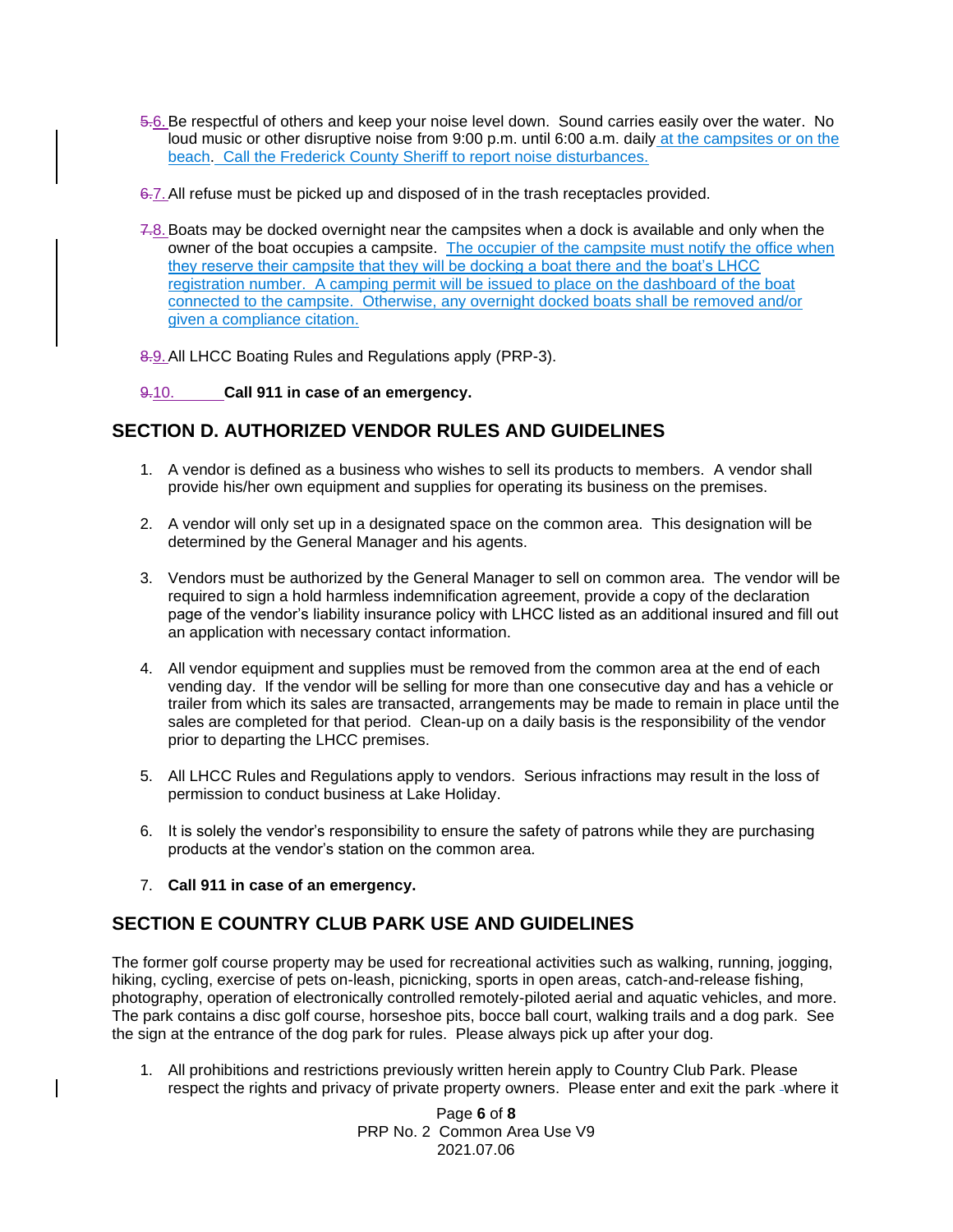abuts a roadway or at the gravel parking area. With the express permission of any property owner, you may enter through that owner's property.

2. Keep noise to a minimum and do not encroach on any private property. **Call 911 in case of an emergency.**

#### **SECTION F, DOG PARK RULES & REGULATIONS**

- 1. Users of the dog park do so at their own risk. LHCC does not provide supervision of dog park visitors and shall not be held liable for any injury or damage caused by any person or any dog on or off leash. Dog owners and handlers are legally and financially responsible for the consequences of their dog's behavior and must comply with all applicable ordinances, regulations, and laws governing dogs. Violators of these Rules and Regulations are subject to immediate removal from the dog park.
- 2. The dog park will be open from dawn to dusk. Occupancy at any other time is prohibited. The dog park will be closed during periods of routine maintenance or when LHCC determines that hazardous conditions exist or that a health issue is present that may be hazardous to people or dogs.
- 3. Each dog must wear a collar with a current license tag and a current rabies vaccination tag.
- 4. A handler must use a leash when transitioning a dog to and from the dog park and when in the entrance/egress areas of the dog park. Dogs must be off leash while within the dog park. A handler may have a maximum of 2 dogs within a dog park area, must carry a leash for each dog, and must maintain visual contact and voice control over each dog at all times.
- 5. The small dog area is for dogs weighing less than 30 lbs. and the large dog area is for dogs weighing 30 lbs. or more.
- 6. Dogs must be removed immediately from the dog park by leash at first sign of aggression, unruly behavior, or rough play. Report unmanaged aggressive behavior by a dog or person to the LHCC office.
- 7. Aggressive dogs, dogs in heat, dogs under 4 months of age, or dogs with communicable diseases are prohibited from the dog park. Dogs declared potentially vicious or dangerous by Frederick County Animal Control are prohibited from the dog park.
- 8. For the safety of children and dogs, no one under the age of 16 years old is permitted in the dog park without a parent or adult 18 years or older.
- 9. No prong, training, shock, or choker collars are allowed when dogs are within the park.
- 10. Digging is prohibited. If digging occurs, please fill and compact holes.
- 11. Bones, dog treats, and dog toys of any type are prohibited.
- 12. Smoking, food, glass containers, exposed sharp objects, alcohol and drugs are prohibited in the dog park.
- 13. Handlers should provide water for their dogs.
- 14. Handlers must clean up their dog's solid waste. Waste disposable bags are provided at waste station. Dispose of the bags in the provided container.

Page **7** of **8** PRP No. 2 Common Area Use V9 2021.07.06